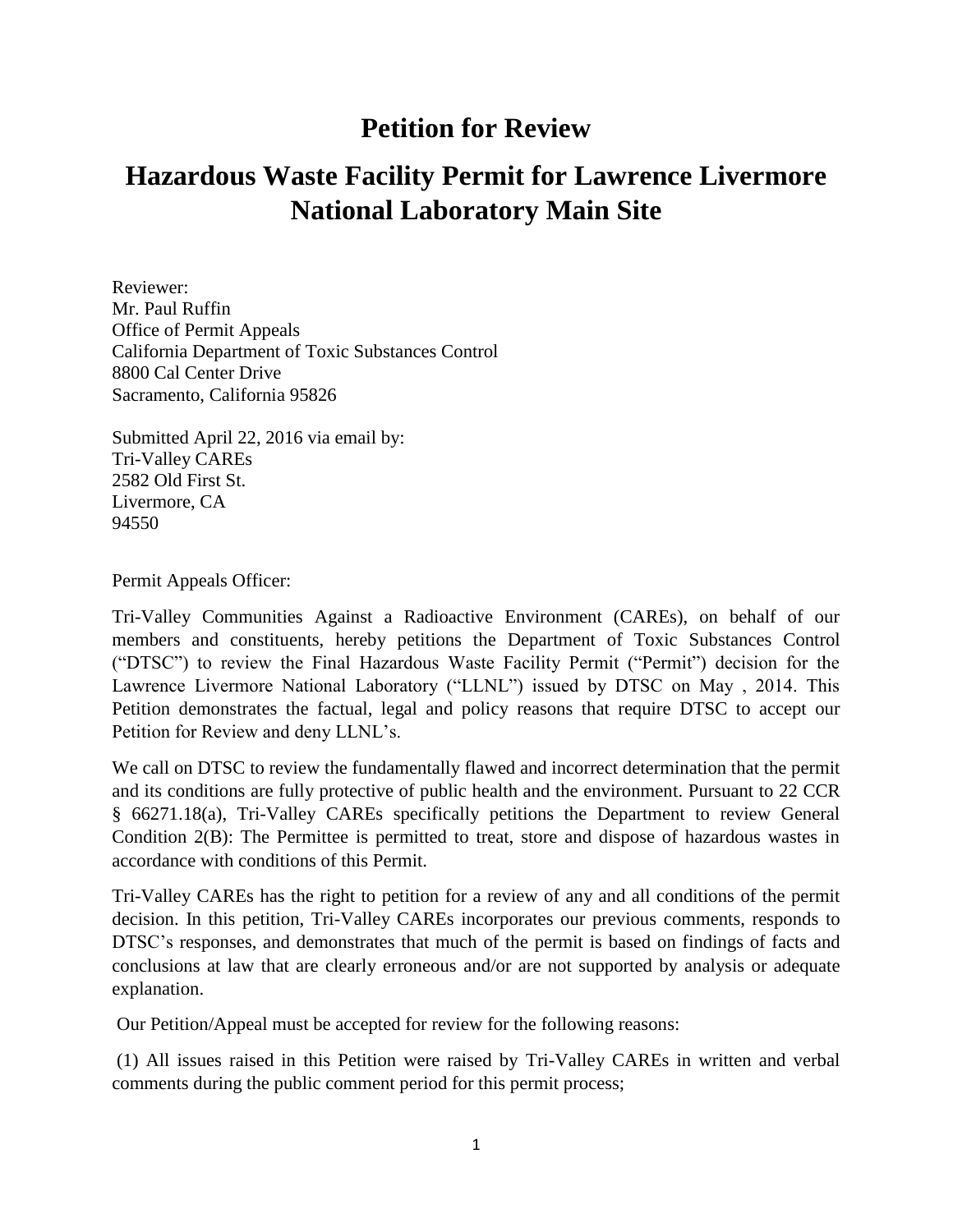(2) Our Petition clearly describes the important policy considerations regarding environmental health and justice and cumulative impacts that require DTSC to exercise its discretion to review our Appeal and Petition;

(3) This Petition challenges the entire Permit and all permit conditions as they are:

 Potentially inadequate to protect public health and will allow a significant and unacceptable increase in pollution that will threaten the health of residents in a community long burdened with pollution and health problems emanating from the LLNL main site;

- based on scientifically defective studies;
- the DTSC's reliance on LLNL's outdated SWEIS and other planning documents;
- based on findings of facts and conclusion of law that are clearly erroneous.

(4) This Petition demonstrates that many of DTSC's "Response to Comments" are incomplete and/or inaccurate and that numerous key comments were not responded to at all.

The DTSC repeatedly states that it has conducted a review and the operations are safe without offering any information or reason for the statement. The permit application submitted by LLNL is inadequate, a simple comparison of the previous Part B application with the stripped down recent version of the document shows the inadequacy.

The DTSC does not sate any reason why the risk assessment is adequate. Stating simply that is does not make it so.

On Page 20  $\&$  23 and many other times the responses incorrectly refer to a Site Wide Environmental Impact Statement dated 2011 or 2015. No such document exists. The Lab did not conduct a SWEIS in 2011. The Lab simply produced a supplement analysis to the 2005 SWEIS in 2011 that did not so much as mention the hazardous waste operations. No subsequent Site Wide NEPA analysis has been performed, a point raised repeatedly in comments. It is our understanding that the site has a site wide review in process and we repeatedly requested DTSC to wait for the draft of that document before issuing this permit. That comment was not accurately or adequately addressed in the responses to comments.

Page 24 states that waste minimization plans are in place and are available upon request. What are the results of the plans and activities? Has hazardous waste generation been minimized? If so how? It is the DTSC's responsibility to monitor these activities and make sure that the plans are implemented in a serious manner. It is inadequate for the agency to state in a CEQA document that plans exist without any analysis of those plans, whether they will have the intended results, whether they are implemented across the site, whether they address all types of hazardous wastes or just the easiest, etc.

On Page 28, DTSC's response is inadequate. The application does not provide enough information to satisfy title 22CCR requirements statement below.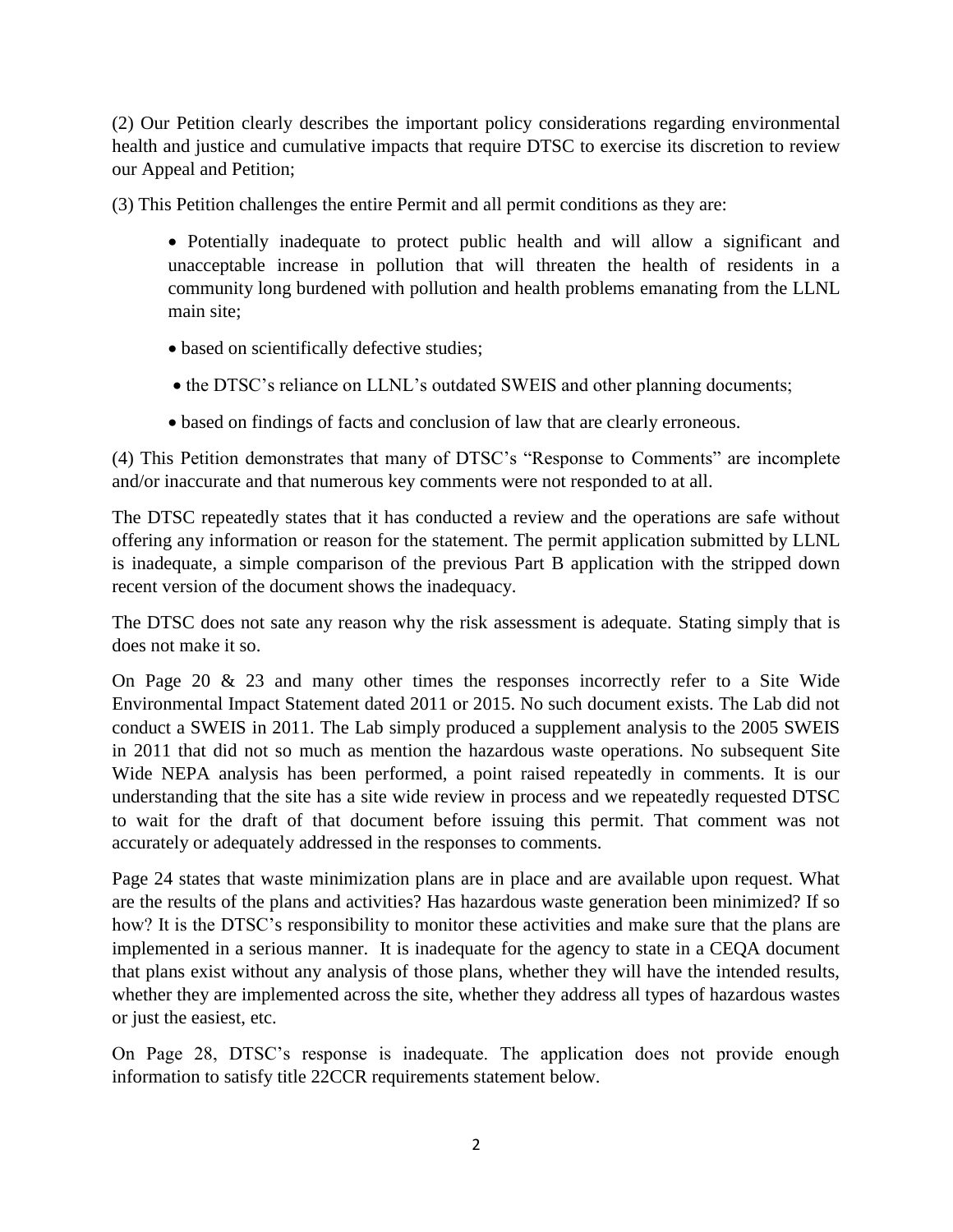66264.601(c) states, (emphasis added)

prevention of any release that may have adverse effects on human health or the environment due to migration of **waste constituents, hazardous constituents, or reaction products,** in the air, considering:

(1) the volume and **physical and chemical characteristics of the waste in the unit, including its potential for the emission and dispersal of gases, aerosols, and particulates**;

(2**) the effectiveness and reliability of systems and structures to reduce or prevent emissions of hazardous constituents to the air**;

(3) the operating characteristics of the unit;

(4) the atmospheric, meteorologic, and topographical characteristics of the unit and the surrounding area;

(5) the existing quality of the air, including other sources of pollution and contamination and their cumulative impact on the air;

(6) **the potential for health risks caused by human exposure to constituents of concern**; and

(7) **the potential for damage to domestic animals, wildlife, crops, vegetation, and physical structures caused by exposure to constituents of concern**.

LLNL has included a comprehensive list of waste codes in the Part A. the list is so broad that it would enable LLNL to treat virtually any kind of waste. Further, the air pollution control system has changed since the risk assessment was written. This means that two very important aspects of the risk assessment have changed and the risk assessment that the DTSC is relying upon is invalid. The DTSC must demand a new risk assessment that is performed based upon up-to-date protocols that would also consider the hazards of the waste streams that they are authorizing and the current air pollution control system. Further, LLNL and DTSC practically nullified any limitation on what kind of waste can be treated in any of the units by inducing comment 47 and the response. Also LLNL has not performed an ecological risk assessment.

Page 29, DTSC states "Whether WIPP is open or closed does not affect the management of TRU mixed…" That is incorrect. If WIPP does not open for new shipments of waste, which it is not expected to be for a number of years, it affects the management of the waste in that it would be at LLNL indefinitely. The DTSC must be more vigilant in their requirements of managing wastes that will be stored for many years or even decades. It is our understanding that state agencies that regulate other sites with WIPP TRU destined waste, in New Mexico and Washington for example, are taking a look and making adjustments to account for WIPPs longterm closure.

Page 32 states, "DTSC cannot comment on similarity between LLNL and Los Alamos National Lab…" Nor was the agency being asked to. The comment simply asserts that there are similar operations at the two labs, and that the DTSC needs to ensure that hazardous operations that have caused severe environmental and human health damage at LANL to not happen at LLNL. There is not another nuclear weapons research and development site in California that the DTSC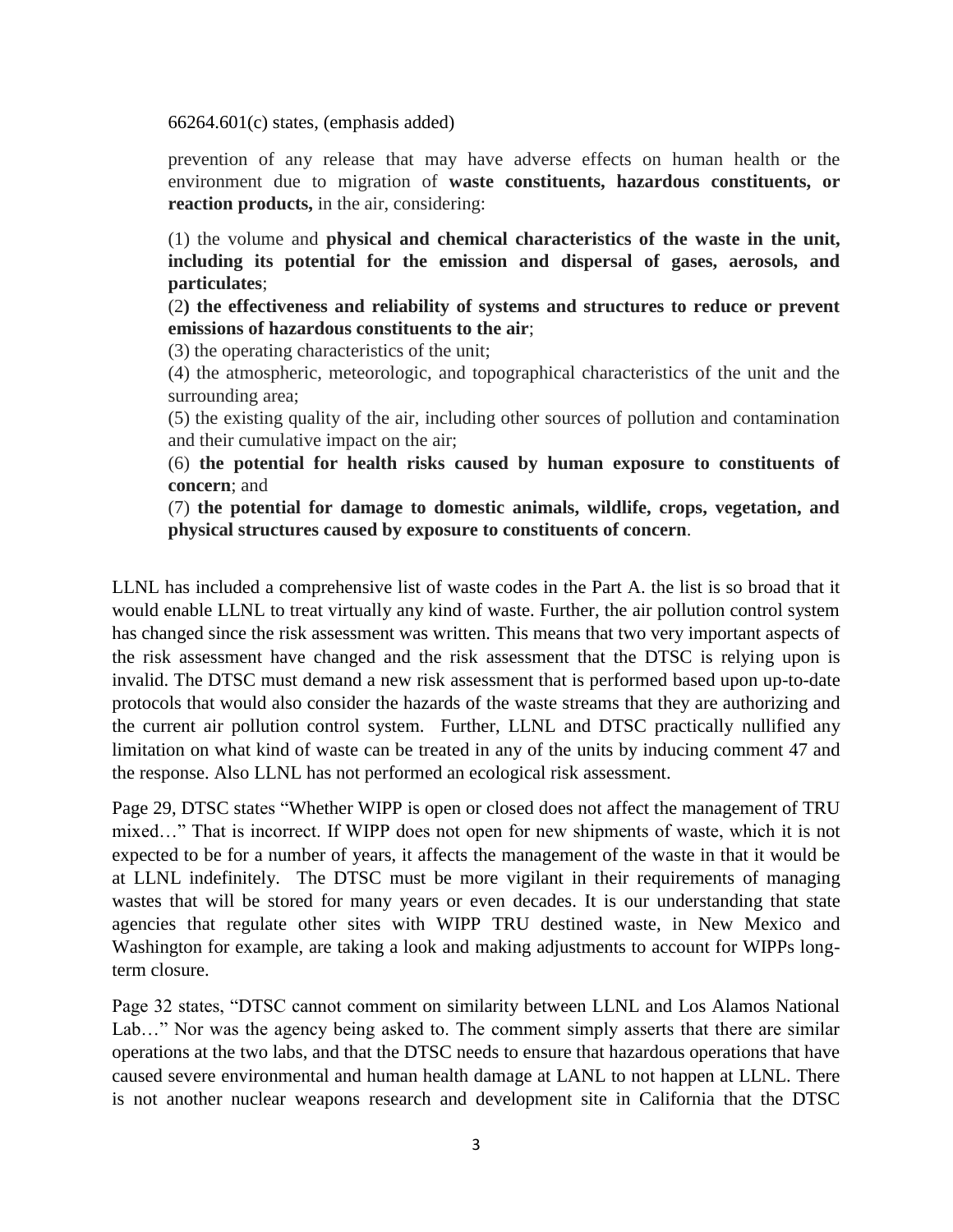regulates, and in fact, LANL is the nation's only other full scale nuclear weapons design laboratory. LLNL is a unique site for DTSC and the commenter was simply stating an obvious "good practices" observation, that DTSC should make itself aware of the New Mexico Environment Department's implementation of RCRA's hazardous waste permitting requirements at LANL, their lessons learned, best practices, etc.

Page 34, Reponses to comment 4, 16 states, and "Section 66270.23(c) requires LLNL supply additional information…"

It states that "owners and operators of facilities that transfer, treat, store, or dispose of hazardous waste in miscellaneous units shall provide the following additional information:... (c) information on the potential pathways of exposure of humans or environmental receptors to waste constituents, hazardous constituents and reaction products, and on the potential magnitude and nature of such exposures;"

The DTSC response that the information has been provided in Volume 1 and 2. The information provided in those volumes in inadequate and does not meet the requirement stated above.

Page 37, Response to comment 7 states that the current application is more concise tan the previous application. This is a false statement; the application is incomplete. The current application is much more general than the previous one. The comment cites examples of areas in the application (we can point to many more) that in effect say that we comply with the regulations without any implementing procedures or descriptions. This approach is acceptable in a permit by rule situation, but not for a full permit.

Page 38, response to comments 15 and 31 are incorrect. The DTSC is responsible for all hazardous waste activities on site. It is true that the inspection of waste generator areas have been delegated to local agencies, however, it is the DTSC's rules that the local agencies inspect against. The DTSC must also take into account violations of hazardous waste regulation, including the ones overseen by the local agencies. Their permit is the tool to use in cleanup of hazardous waste areas, enforcing hazardous waste regulations and to make sure the facility is in good standing.

The DTSC staff obviously have not coordinated with the local agencies in issuing this permit. The CUPA for LLNL is not the County Health Department it is the Livermore Fire Department. Coordination with other regulatory agencies and making sure that the site is in good standing is an important part of the permitting process.

Page 40 response to comment 23 is inadequate. The application needs to be revised to include the detail. The commenter presented examples of deficiencies in the application to show that a good scientific and engineering review of the application has not been performed. In response, the agency point to inadequate sections of the application and provides explanation for macroencapsulation that should be in the permit application and not in the response to comments. There are other instances in the application where the information is inadequate and it is the DTSC's responsibility to make sure that the application is complete. The closure plans in the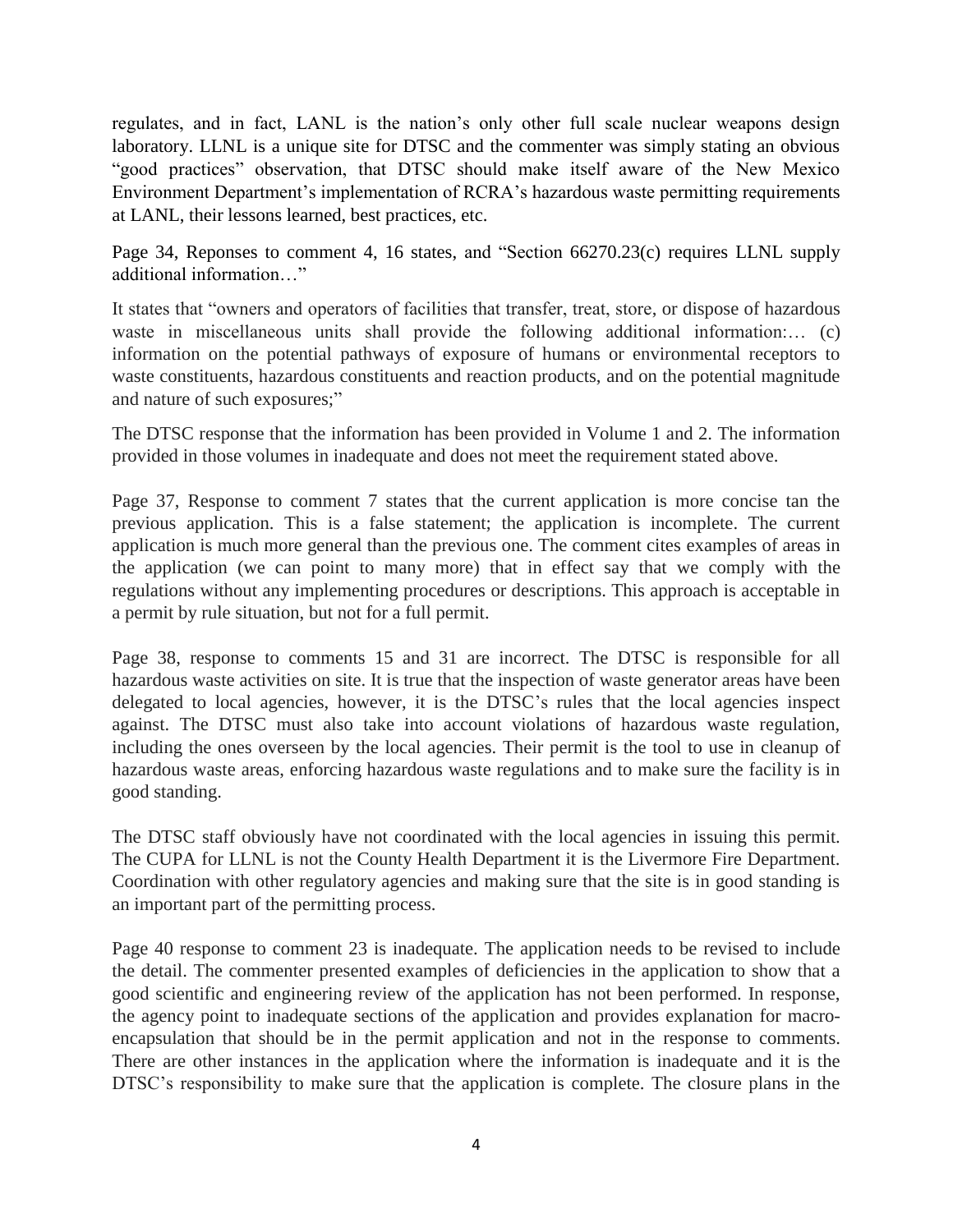application do not meet the requirements stated in the comment. Will all closures require a new closure plan at the time of closure?

In the section about the contingency plan reporting the response states, "LLNL will notify DTSC in case of fire, explosion and/or release of hazardous waste or hazardous waste constituents which could threaten human health or the environment." LLNL has a history of accidents that were not reported. Who decides that a release "could threaten human health or the environment? How is the decision made? DTSC would never know if someone at LLNL decides that a release could not threaten human health and the environment.

Page 50, response to comments 19, 21, 23, 30 is inadequate. The permit advisory is DTSC's policy and is enforced. The DTSC acknowledges that the advisory is applicable; the response states; "The advisory is applicable on a case-by-case for permitted hazardous waste management units that are to be converted to general accumulation units." The questions still stand – how have the DTSC and LLNL demonstrated that closing the units will shut down or seriously disrupt the facility operations?

The response states that if sampling activities are performed adjacent to active units the risk of hazardous waste being released increases due to human error or... Closure of units within units are performed regularly without incidents. These processes are understood and performed routinely. The areas in question are not close to the "active" units. Further DTSC's reasoning, "if historical information is not kept" for not performing closure is nonsense. Also, CERCLA does not deal with or investigate RCRA areas. These are completely different regulation and deal with different problems. DTSC's reasoning in this response is not based on scientifically studies of any kind.

The DTSC must ensure that units are closed in an environmentally sound manner. Closure must be conducted based on a written plan that has been reviewed and approved by the DTSC. The DTSC has not demonstrated that the closures occurred based on a detailed plan that was reviewed by DTSC. WE request that DTSC provide the plans.

Page 57, Response to comment 32, the DTSC has not responded to the question and has simply stated that the DTSC has studied the situation. The DTSC needs to offer how based the analysis was performed and then inform the public about the results. Again this is a full permit, but the DTSC is handling it as if it is a permit by rule.

The DTSC appears to misunderstand the purpose of SB14 in waste minimization. Treatment of waste after it is produced is not waste minimization. It is understood that wastes must be treated, handled and disposed of in a proper manner; however, SB14's purpose is to minimize the **generation** of wastes. The DTSC must evaluate how LLNL reduces waste generation, a task which has not been illustrated in the permit.

Comment 47, LLNL has changed many aspects of their operations, including adding practically all EPA and California waste codes by simply adding a footnote and making changes to operations of some of the units. The DTSC has concurred by simply stating that all proposed